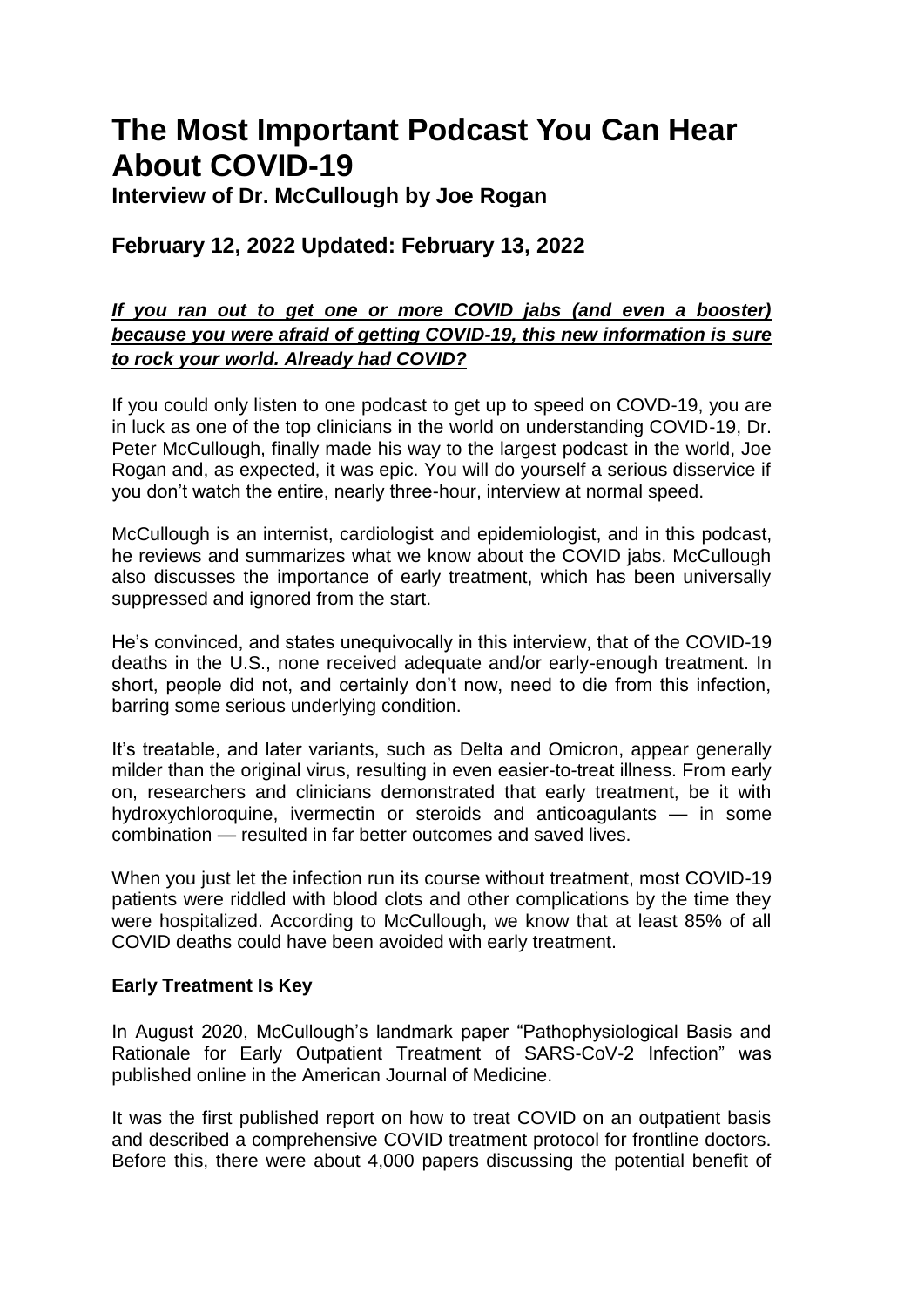various remedies, but none that actually sought to present a comprehensive protocol for treatment.

A follow-up paper, "Multifaceted Highly Targeted Sequential Multidrug Treatment of Early Ambulatory High-Risk SARS-CoV-2 Infection (COVID-19)" published in Reviews in Cardiovascular Medicine in December 2020, became the basis for an AAPS home treatment guide.

Importantly, McCullough and the team of collaborators he put together understood early on that there were three components to this infection: viral replication, cytokine storm and blood clotting, therefore necessitating a multidrug approach.

One drug that gained early attention was hydroxychloroquine, as research published in 2006 showed it reduced viral replication of SARS-CoV-1 (the original SARS virus). It also has well-established anti-inflammatory properties. It's been routinely used in the treatment of lupus, for example. But as explained by McCullough, there were clear intentional efforts to prevent use of the drug against COVID-19.

The U.S. government refused to release its stockpiles, and doctors were told they"d lose their medical license if they used it. The largest manufacturing plant of hydroxychloroquine even mysteriously burned down, and in South Africa, "mercenaries" were breaking into pharmacies and burning the drug.

In addition to that, a fraudulent paper was published in the journal Lancet, falsely stating that hydroxychloroquine was dangerous. "It looked like it was a step to bury hydroxychloroquine as a treatment," McCullough says. When focus shifted to ivermectin, that drug also became inaccessible and was widely vilified as "horse paste" in the mainstream media.

#### **Treatment Was Suppressed for a Reason**

Considering the overwhelming success doctors have had in treating the infection with these and other drugs, why aren't hospitals everywhere doing it? Why have health authorities fought against treatment in general, and the use of hydroxychloroquine and ivermectin in particular? In McCullough's words:

*"It seems to me, early on, there was an intentional, very comprehensive suppression of early treatment in order to promote fear, suffering, isolation, hospitalization and death. And it seemed to be completely organized and intentional in order to create acceptance for and then promote mass "vaccination.'"*

The plan to create acceptance for novel mRNA gene transfer technology in lieu of a conventional vaccine by suppressing treatment options has been explained in detail in Dr. Peter Breggin"s book, "COVID-19 and the Global Predators: We Are the Prey,["3](https://takecontrol.substack.com/p/understanding-covid-19#footnote-3) and Pamela Popper's book, "COVID Operation: What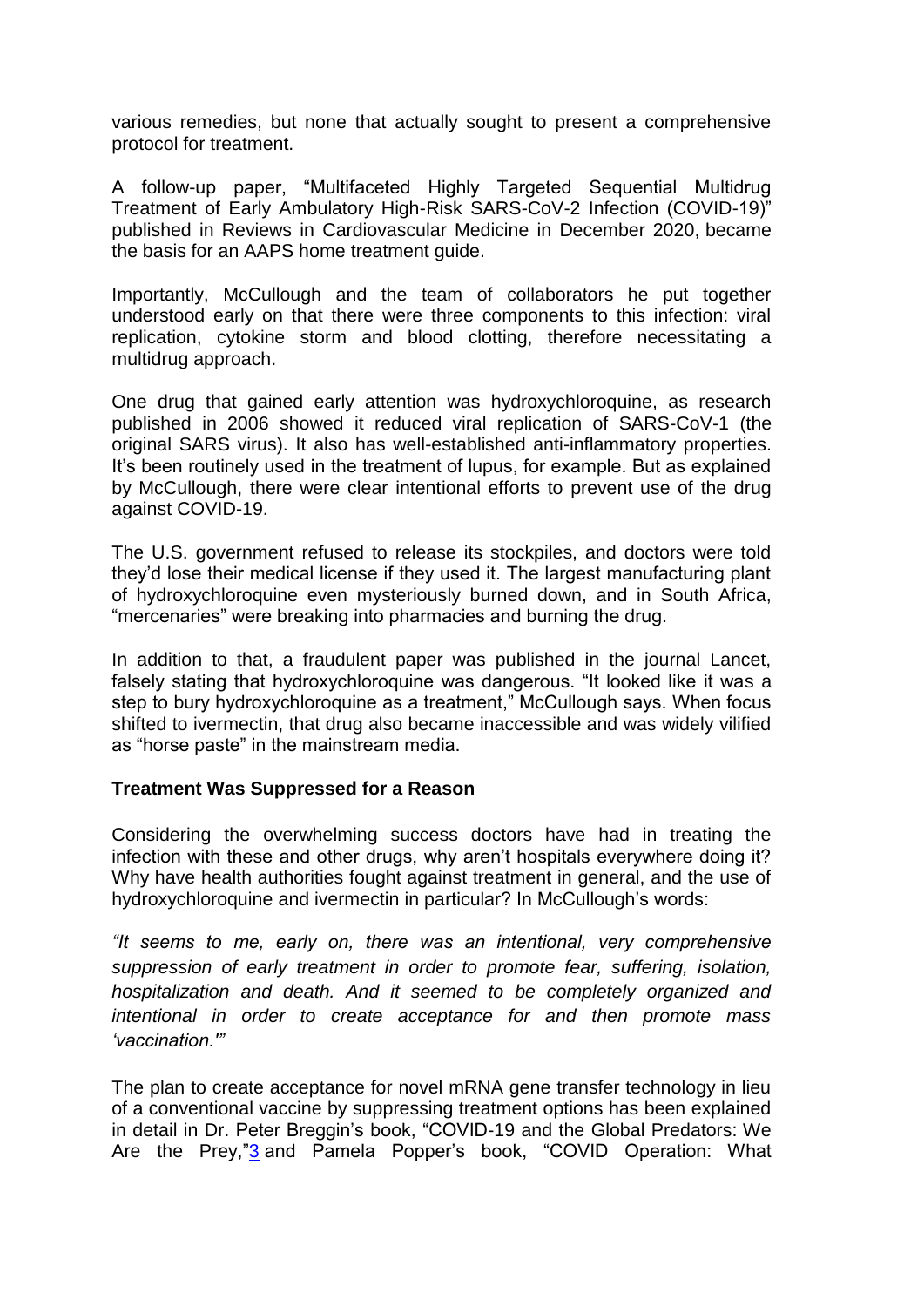Happened, Why It Happened and What"s Next." McCullough recommends both, if you want to understand how this was coordinated and planned.

Robert Kennedy Jr.'s book, "The Real Anthony Fauci" also shows, using extensive documentation, that Moderna was working on an mRNA injection for COVID-19 well before the world even knew it existed. He reveals extensive collusion occurred to push this novel gene transfer technology on the world, with devastating effects.

When asked why more doctors aren't using these early treatment protocols, McCullough points out that of the 1 million or so doctors in the U.S., probably only 500 or so actually understand that viable treatments are being suppressed with the intent to drive uptake of the gene transfer shots. Those relatively few who do understand what's going on face censorship and the threat of having their medical license removed if they speak out about treatment.

#### **Questions About Reinfection Linger**

A widespread concern that Rogan brings up is whether or not you can actually get COVID twice. According to McCullough, the answer is a hard no. You cannot. You might think you have it twice, because you"ve tested positive.

After intense pressure to produce evidence of reinfection, the U.S. Centers for Disease Control and Prevention finally admitted they don"t have a single verified case of someone getting sick with COVID twice.

To prove reinfection, McCullough says, you"d need to have a positive PCR test at a cycle threshold below 28 (not 40 or 45, as is routinely done), and a positive antigen immunoassay test to show that you actually had antibodies from the first infection, and a gene sequencing test showing you in fact have the SARS-CoV-2 virus.

What's more, dozens of studies confirm that natural immunity is robust and long-lasting. "So why is there so much resistance to the idea that people have natural immunity?" Rogan asks, to which McCullough replies, "All roads lead to the "vaccine.'"

Dr. Robert Malone disagrees with McCullough on this issue, pointing to a December 4, 2021, study showing 12% out of a sample of 1,200 individuals experienced COVID reinfection. In a Twitter post, Malone said:

*"I have caught it twice, as has my wife. I was asymptomatic, she was not. This is a rapidly mutating RNA virus. Just like the common cold. The symptoms will not be as severe — but yes, people catch it more than once. Even Delta …"*

#### **Relative Versus Absolute Risk Reduction**

Now, when it comes to the efficacy of these COVID shots, the manufacturers have employed a classic strategy to mislead the masses and make the shots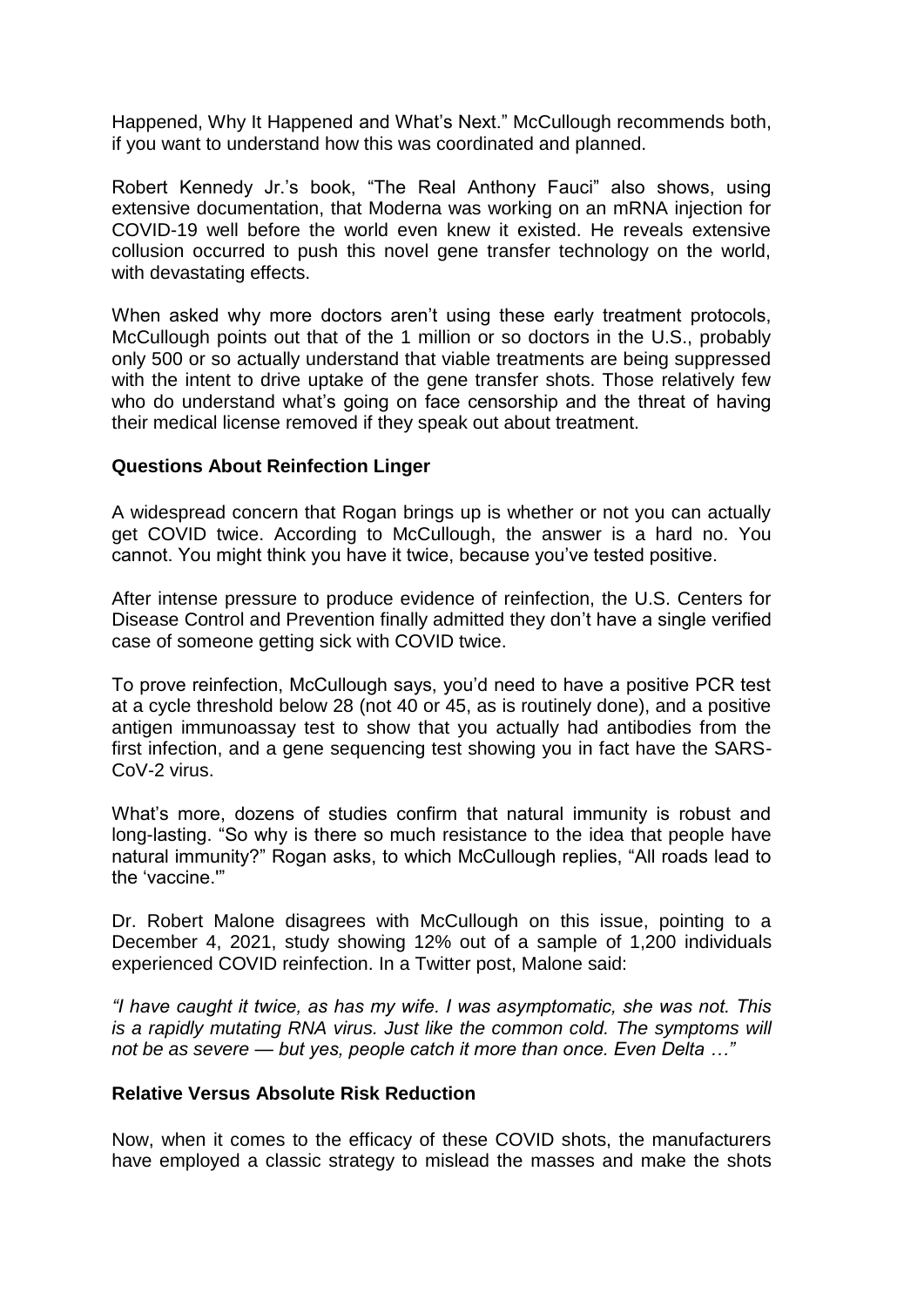sound far better than they actually are. That strategy is looking at relative risk reduction rather than absolute risk reduction.

While the COVID shots boasted efficacy rates between 67% and 95% at the outset, those were the relative risk reductions. The four available COVID shots in the U.S. provide an absolute risk reduction between just 0.7% and 1.3%.

Now, compare that to the noninstitutionalized infection fatality ratio across age groups, which is 0.26%. Since the absolute risk that needs to be overcome is lower than the absolute risk reduction these injections can provide, mass vaccination simply cannot have a favorable impact. Yet here we are, being told to get used to the idea of getting booster shots at ever-increasing intervals. It just doesn"t add up.

Of course, as I"ve reported on several occasions, research and clinical experience clearly show that the effectiveness of these shots rapidly wanes. Six months after the second dose, your protection is nil. Meanwhile, your body continues producing toxic spike protein for at least 15 months after each dose.

#### **Efficacy Rapidly Wanes**

McCullough cites a Swedish study published October 25, 2021, which looked at data from 842,974 pairs, where each person who had received two COVID jabs was paired and compared against an unvaccinated individual, to see if the vaccinated had fewer symptomatic cases and hospitalizations.

Early on, the double-jabbed appeared to have good protection, but that quickly changed. The Pfizer jab went from 92% effectiveness at Day 15 through 30, to 47% at Day 121 through 180, and zero from Day 201 onward. The Moderna shot had a similar trajectory, being estimated at 59% from Day 181 onward. The AstraZeneca injection had a lower effectiveness out of the gate, waned faster than the mRNA shots, and had no detectable effectiveness as of Day 121.

All the while, millions of Americans have already had COVID and have natural immunity that doesn't wane in this manner. Yet they are being shunned and fired for not complying with COVID jab mandates. Again, it just doesn"t add up. Never before has a vaccine been required for anyone with natural immunity against a disease, and there's good reason for that. It's completely illogical.

Just like you don"t need a measles vaccine if you"ve had measles, you don"t need a COVID shot if you"ve had COVID. In fact, you are at increased risk of adverse events if you do take it. Remember, if you already have natural immunity, you"re exposing yourself to the harms of the shot with no hope of benefit.

#### **Myocarditis Will Likely Be Widespread**

Interestingly, the shots appear to harm men and women differently. Women are having far higher rates of neurological injuries, whereas boys and young men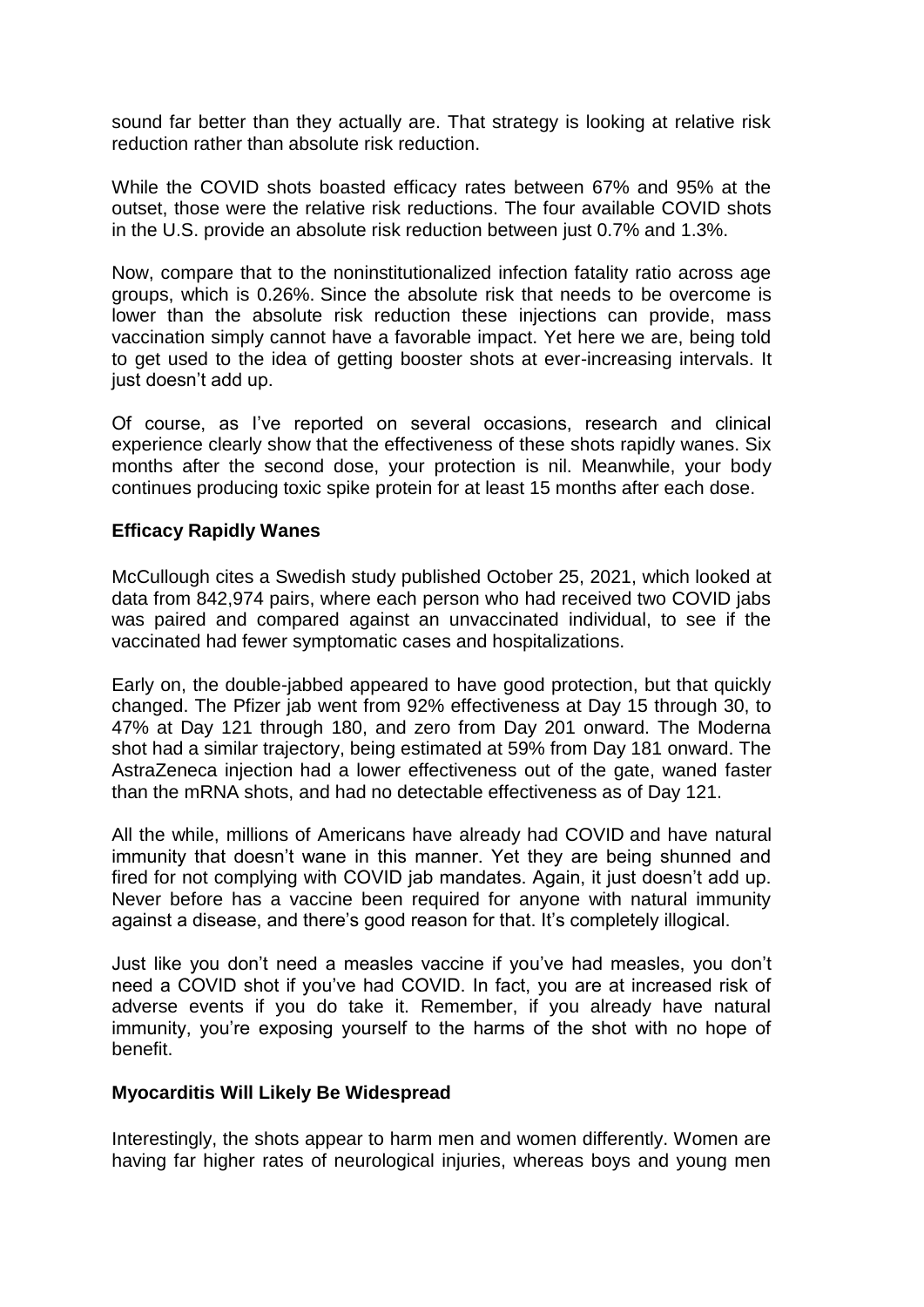account for some 80% of myocarditis (heart inflammation). Just how bad is the myocarditis wave?

Research published in 2017 calculated the background rate of myocarditis in children and youth, showing it occurs at a rate of four cases per million per year. Assuming there are 60 million American children, the background rate for myocarditis would be 240 cases a year.

How many cases of myocarditis have been reported to VAERS following COVID injection so far? 16,918 as of December 3, 2021, and it's going up by several hundred to a couple of thousand every week. We"re also seeing myocarditis in adult men.

"Doctors have never seen so many cases of myocarditis," McCullough says. "It is frequent, and it is severe." Patients require heart medication, and must remain sedentary for extended periods of time. While myocarditis is typically a nonfatal adverse event, it can shave years off your life.

Research published in 2019 showed 13% of myocarditis cases ends up with progressive heart failure. Their hearts just never fully recover from the damage. In the study, another 36% improved but never fully recovered.

*"My fear is, some of these kids who develop myocarditis will be in the 13% category where they have progressive left ventricle dysfunction and heart failure,"* McCullough says.

#### **Reject Boosters**

If you"ve taken one or two COVID jabs months ago and nothing bad happened, count your blessings. You"re among the lucky ones. If you persist in taking boosters, however, your luck is probably going to run out at some point. It"s really only a matter of time before the amount of spike protein in your system overwhelms it, producing noticeable damage.

Again, evidence suggests the spike protein may remain for 15 months postinjection. McCullough believes it will last at least a year after each dose. If you start getting boosters every three to six months, you"re never going to get rid of that spike protein.

You"ll be adding more and more with each dose, and it"s the same spike protein that causes problems in COVID-19. If you fear COVID-19, you ought to be just as fearful of the COVID shots, if not more so, as you end up with far more spike protein from the shot than you do from the natural infection.

At this point in time, the evidence is clearly weighing against the COVID shots. They"re causing far more harm than good, especially among children, who are not at high risk of dying from COVID-19 in the first place.